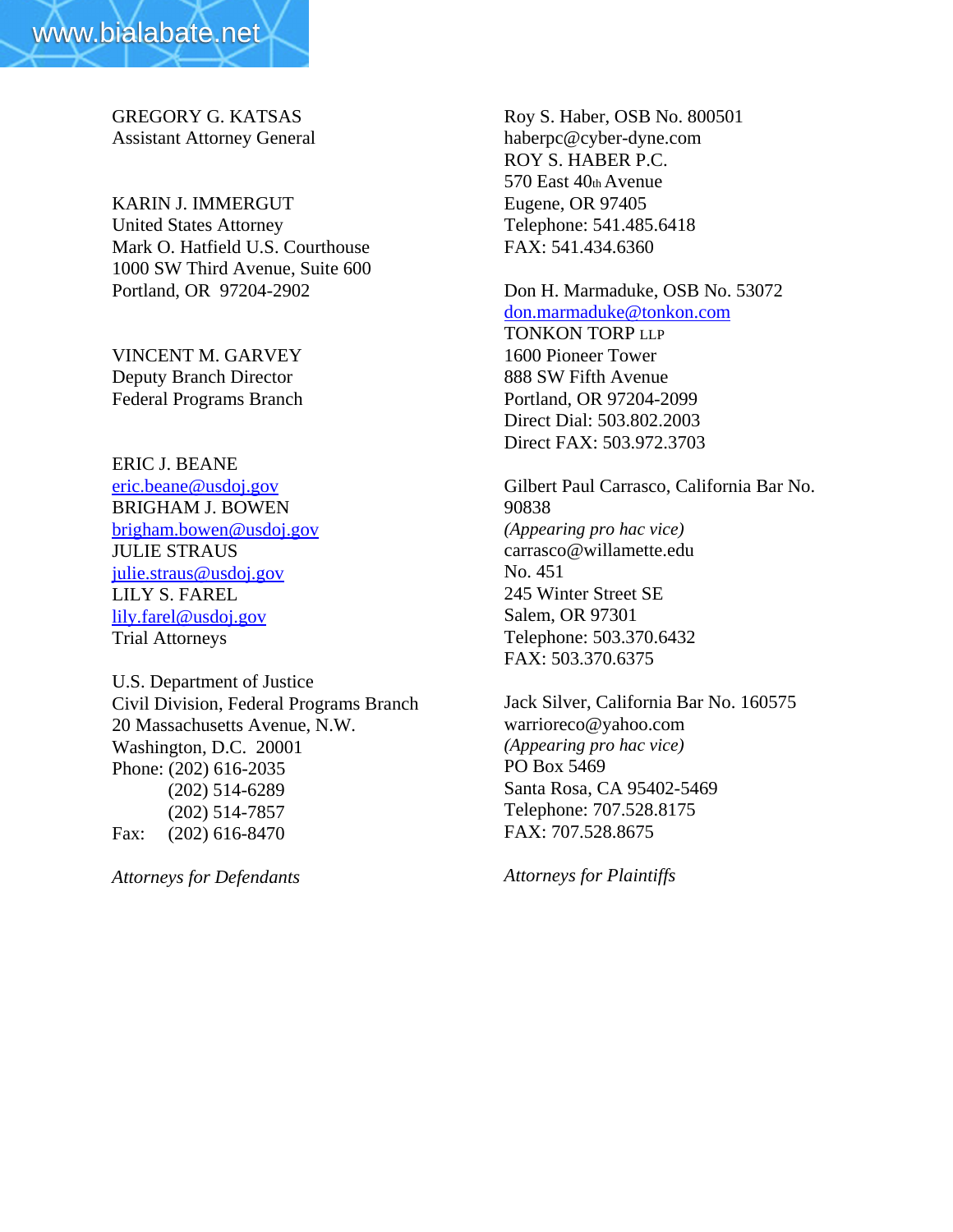)

)

)

THE CHURCH OF THE HOLY LIGHT ) CIV. NO. 08-3095-PA OF THE QUEEN, a/k/a The Santo Daime ) Church, *et al.*, Plaintiffs,  $\qquad \qquad$ )  $\mathbf v.$  ) MICHAEL B. MUKASEY, *et al.*,  $\qquad \qquad$ ) **JOINT STIPULATIONS** Defendants. \_\_\_\_\_\_\_\_\_\_\_\_\_\_\_\_\_\_\_\_\_\_\_\_\_\_\_\_\_\_\_\_\_\_\_\_)

www.bialabate.net

Plaintiffs and Defendants enter the following joint stipulations. These stipulations are made solely for the purposes of this litigation and are not intended for use for any other purpose, including to bind any party in any other context.

- 1. The "Eclectic Center of the Universal Flowing Light" is a corporation formed under the laws of the State of Oregon on December 16, 2004, and is assigned corporation number 43196385. "Church of the Holy Light of the Queen" ("CHLQ") is shown as an additional name for the registered corporation "Eclectic Center of the Universal Flowing Light." CHLQ identifies itself as a local United States branch of the Centro Eclético da Fluente Luz Universal Raimundo Irineu Serra ("CEFLURIS"), an organization headquartered in Brazil.
- 2. The named Plaintiffs identify themselves as members of the Church of the Holy Light of the Queen and/or the Church of the Divine Rose.
- 3. Plaintiff Jonathan Goldman is the president and leader of the Oregon corporation, the Eclectic Church of the Universal Flowing Light, and resides in Ashland, Oregon.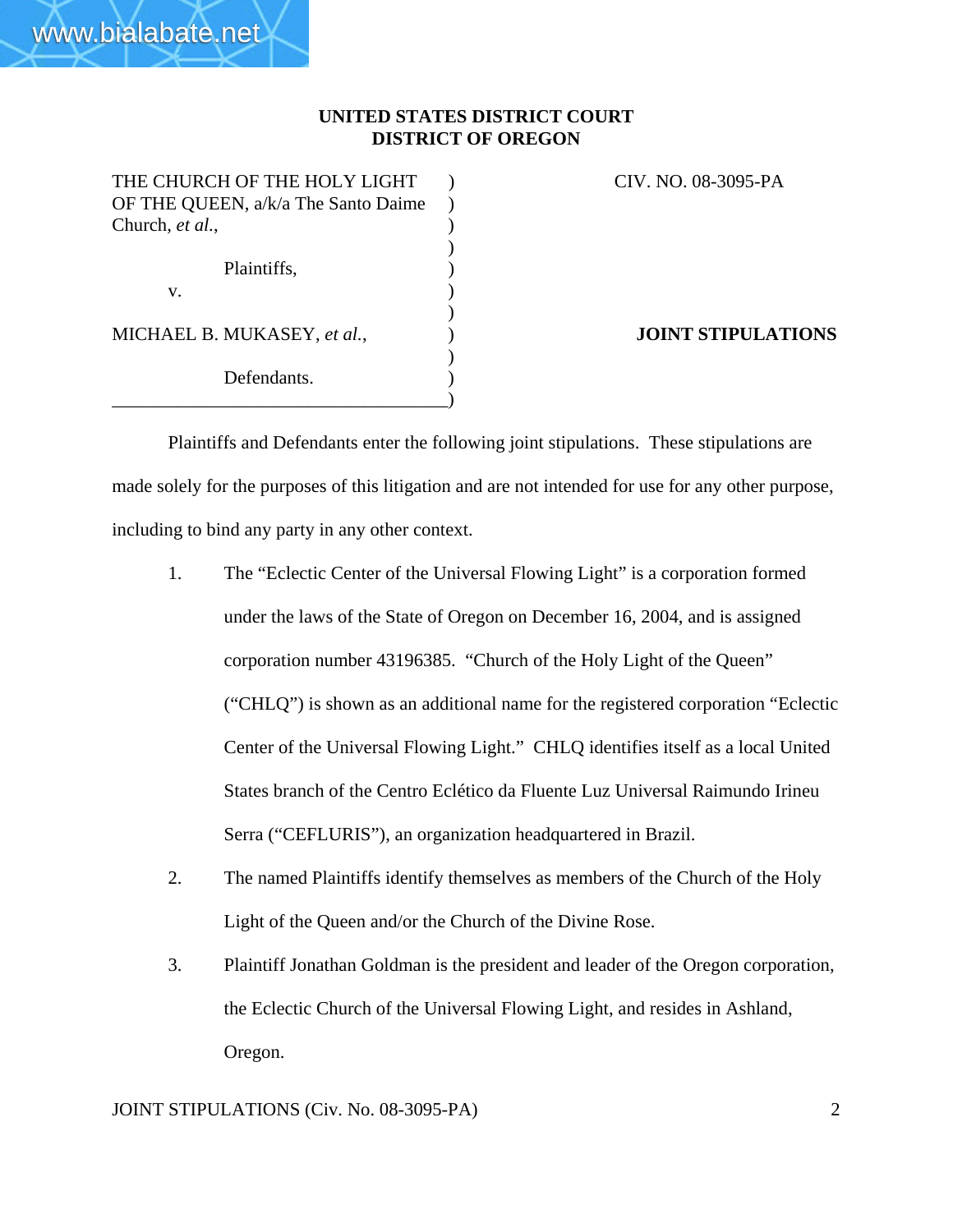- 4. Alexandra Bliss Yeager is the spiritual leader of the Santo Daime Church the Céu da Divina Rosa (the Church of the Divine Rose), which is located in Portland, Oregon.
- 5. Jacquelyn Prestidge is the Chairperson of the Board of Directors of CHLQ and resides in Bend, Oregon.
- 6. Scott Ferguson is a member of CHLQ,and resides in Bend, Oregon.
- 7. The Plaintiff proceeding pseudonymously as "Mary Row" is a member of CHLQ and resides in Oregon.
- 8. Miriam Ramsey is a member and the compensated administrator of CHLQ and resides in Ashland, Oregon.
- 9. Michael B. Mukasey is the Attorney General of the United States and, as such, the head of the United States Department of Justice ("DOJ"). 28 U.S.C. § 503.
- 10. Karin J. Immergut is the United States Attorney for the District of Oregon.
- 11. Henry M. Paulson is the Secretary of the Treasury of the United States.
- 12. Historically, the CHLQ has allowed approximately 90 percent of those seeking to participate in its ceremonies to do so. On one occasion 130 people attended a CHLQ ceremony.
- 13. The CHLQ has approximately 40 active initiated members ("fardados").
- 14. At no point in the manufacturing, brewing, transport, and administration process of Daime tea does CHLQ or CEFLURIS test the tea for DMT concentration, chemical composition, or purity.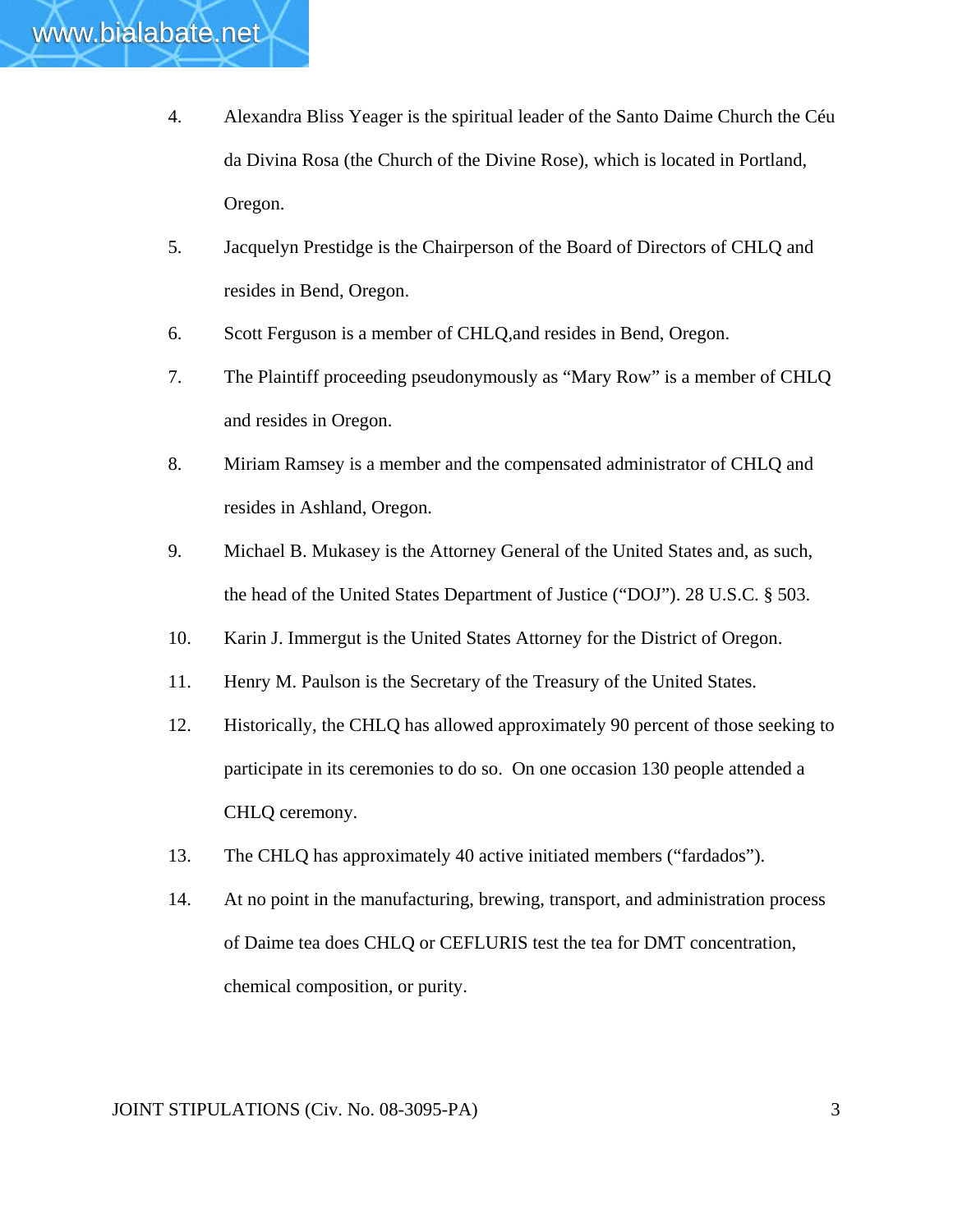- 16. Nineteen of the thirty-two CHLQ members interviewed by Dr. Halpern whose research data were analyzed reported past or present disturbances of mental health. Two members reported an active psychiatric disorder.
- 17. Twenty-four of the thirty-two CHLQ members interviewed in July 2006 by Dr. John Halpern reported past or present substance abuse or dependence as follows: Eight met criteria for alcohol abuse, five for alcohol dependence, four for marijuana abuse, three for marijuana dependence, three for hallucinogen abuse, one for sedative-hypnotic abuse, one for cocaine abuse, and one for stimulant abuse. Of these, one reported marijuana dependence in partial remission and one reported ongoing marijuana abuse. The rest reported that they were in sustained remission.
- 18. Dimethyltrypamine, a psychoactive ingredient in Daime, belongs to the chemical class known as indoleamines, [which class includes LSD.]\*
- 19. Within the indoleamines, dimethyltryptamine belongs to a subclass of indoleamines known as tryptamines, which have as their chemical backbone the monoamine alkaloid tryptamine. [LSD contains a tryptamine backbone as part of its complex compound structure.]\*
- 20. The Santo Daime movement practices ritual consumption of a tea which Plaintiffs refer to as "Daime" or "Santo Daime." The taking of Daime is a central aspect of

www.bialabate.net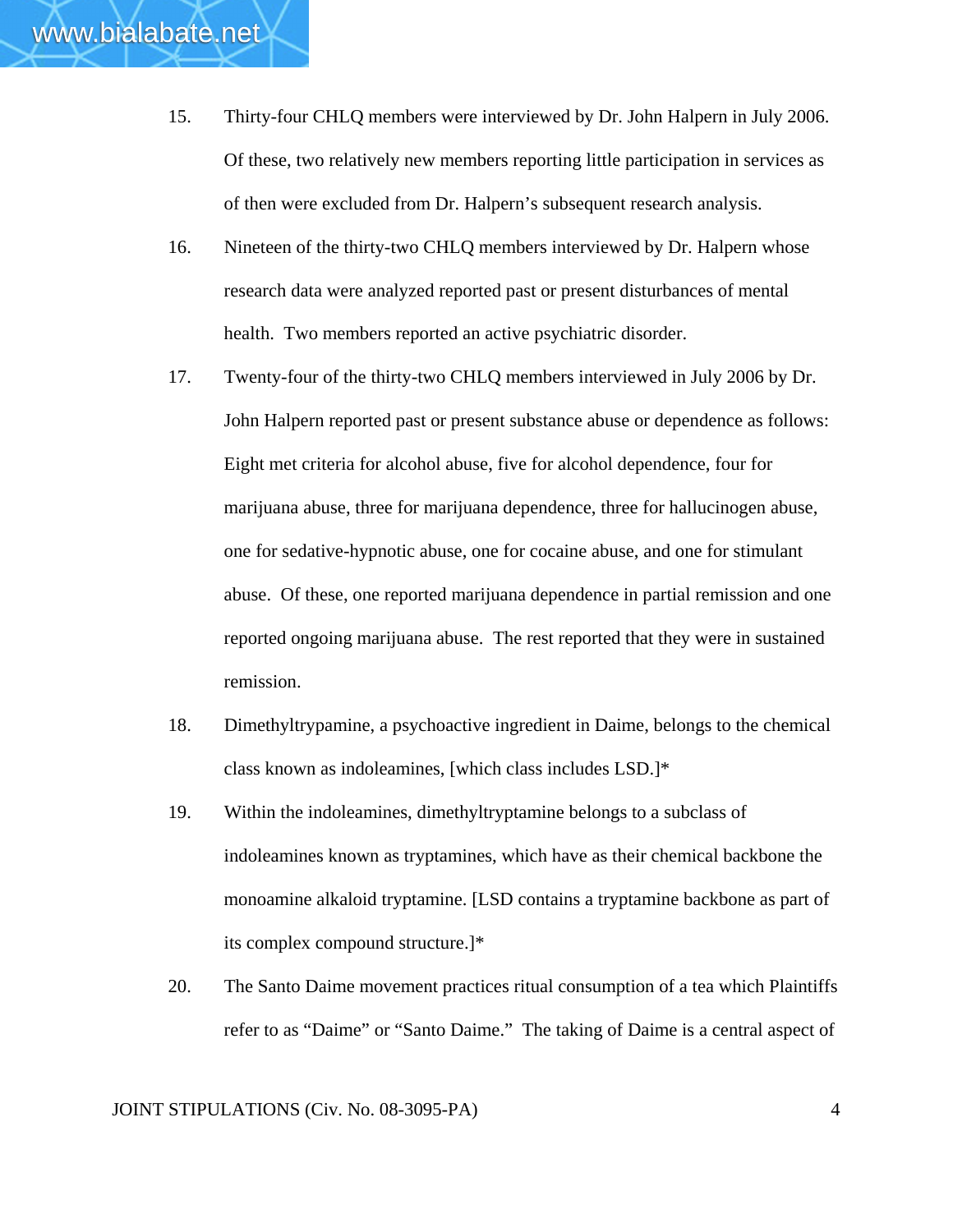

CEFLURIS services as set forth on the calendar of ceremonies established by that organization.

- 21. CEFLURIS brews Daime in Brazil in a ritualized brewing process involving the boiling of *Banisteriopsis caapi* and *Psychotria viridis*. Both plants are native to Amazonia. The mixture contains betacarbolines such as harmine, harmaline, and tetrahydroharmine, as well as dimethyltryptamine.
- 22. When taken orally, DMT (whether obtained from plant sources or synthesized) is not psychoactive unless ingested in combination with a monoamine oxidase ("MAO") inhibitor.
- 23. Harmine, harmaline and tetrahydroharmine are MAO inhibitors.
- 24. Plaintiffs seek to import Daime into the United States.
- 25. A small group of individuals affiliated with CHLQ conduct church activities in Bend, Oregon.
- 26. During Daime services, CHLQ participants ingest the Daime tea orally, and the ingestion is generally accompanied by the singing of hymns considered by Plaintiffs to be received by Santo Daime leaders over the past century.
- 27. On or about May 20, 1999, United States Customs officers intercepted a shipment of the Daime tea sent from Brazil to Plaintiff Goldman, entered Plaintiff Goldman's home, searched his premises, and seized in excess of 200 liters of tea, as well as other property [(including marijuana and bufotenine),]\* from the Goldman residence. Mr. Goldman was arrested, jailed, and released on bond.